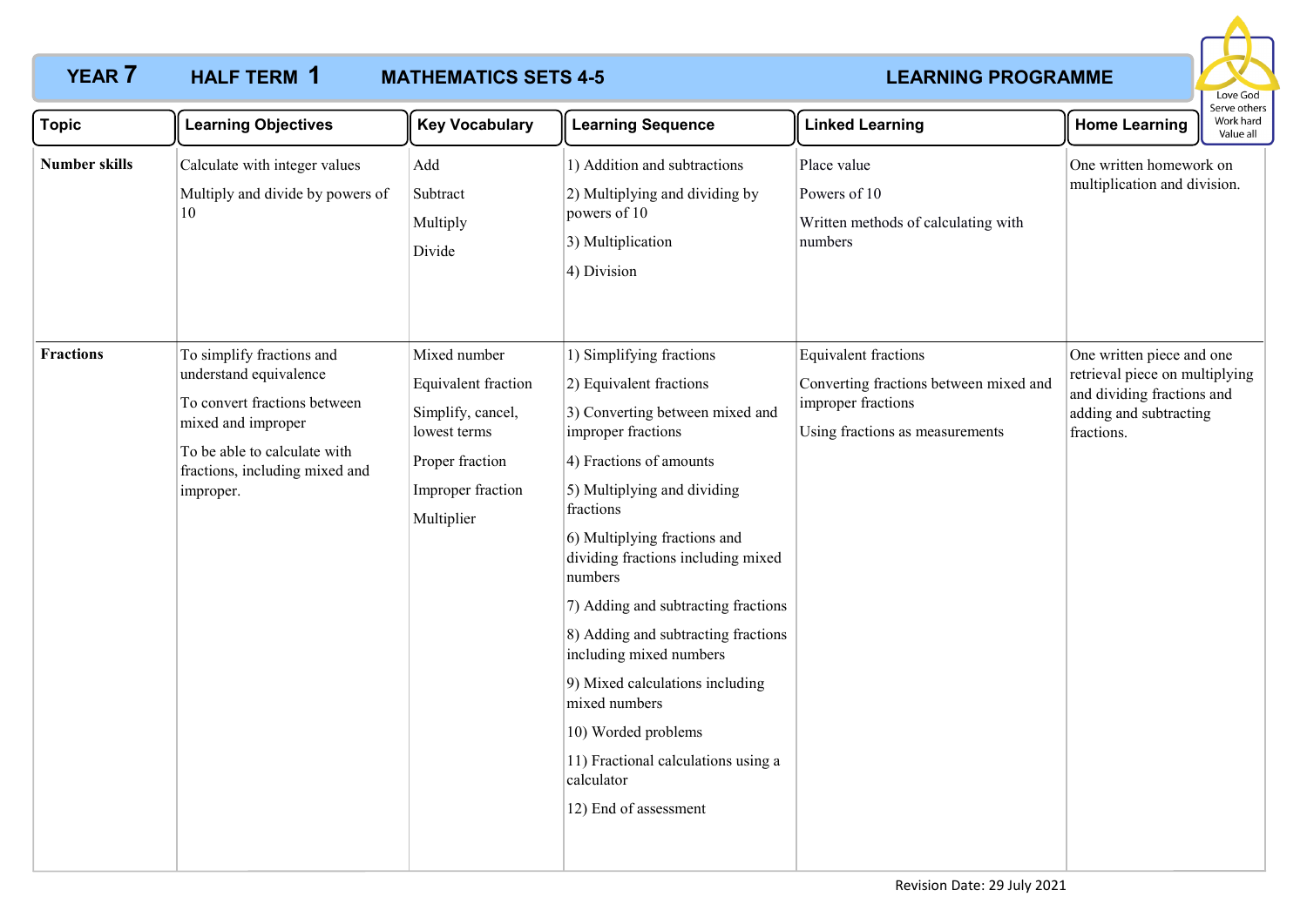

| <b>Topic</b> | <b>Learning Objectives</b>                                                                                                            | <b>Key Vocabulary</b>                                                                                                                 | <b>Learning Sequence</b>                                                                                                                                                                                                                                                                                                                                                                                                                      | <b>Linked Learning</b>                                                                   | <b>Home Learning</b>                                                                                    | serve others<br>Work hard<br>Value all |
|--------------|---------------------------------------------------------------------------------------------------------------------------------------|---------------------------------------------------------------------------------------------------------------------------------------|-----------------------------------------------------------------------------------------------------------------------------------------------------------------------------------------------------------------------------------------------------------------------------------------------------------------------------------------------------------------------------------------------------------------------------------------------|------------------------------------------------------------------------------------------|---------------------------------------------------------------------------------------------------------|----------------------------------------|
| Probability  | To develop understanding of basic<br>probability.<br>Calculate simple probabilities.<br>Understand and use the probability<br>scales. | Event<br>Outcome<br>Impossible, Unlikely,<br>Even chance,<br>Likely, Certain<br>Mutually exclusive<br>Possibility space<br>Experiment | 1) The probability scale,<br>representing probabilities as FDPs<br>and probabilities adding to 1.<br>2) Basic theoretical probability<br>3) Relative frequency (calculating<br>from tables and the importance of<br>number of trials and reliability)<br>4) Possibility spaces<br>5) Combinations, listing outcomes<br>as well as finding possible<br>combinations<br>6) Constructing frequency trees and<br>finding probabilities from them. | Simplifying fractions<br>Collecting data<br>Samples<br>Representations of collected data | One written piece and one<br>retrieval piece on calculating<br>with probability and<br>frequency trees. |                                        |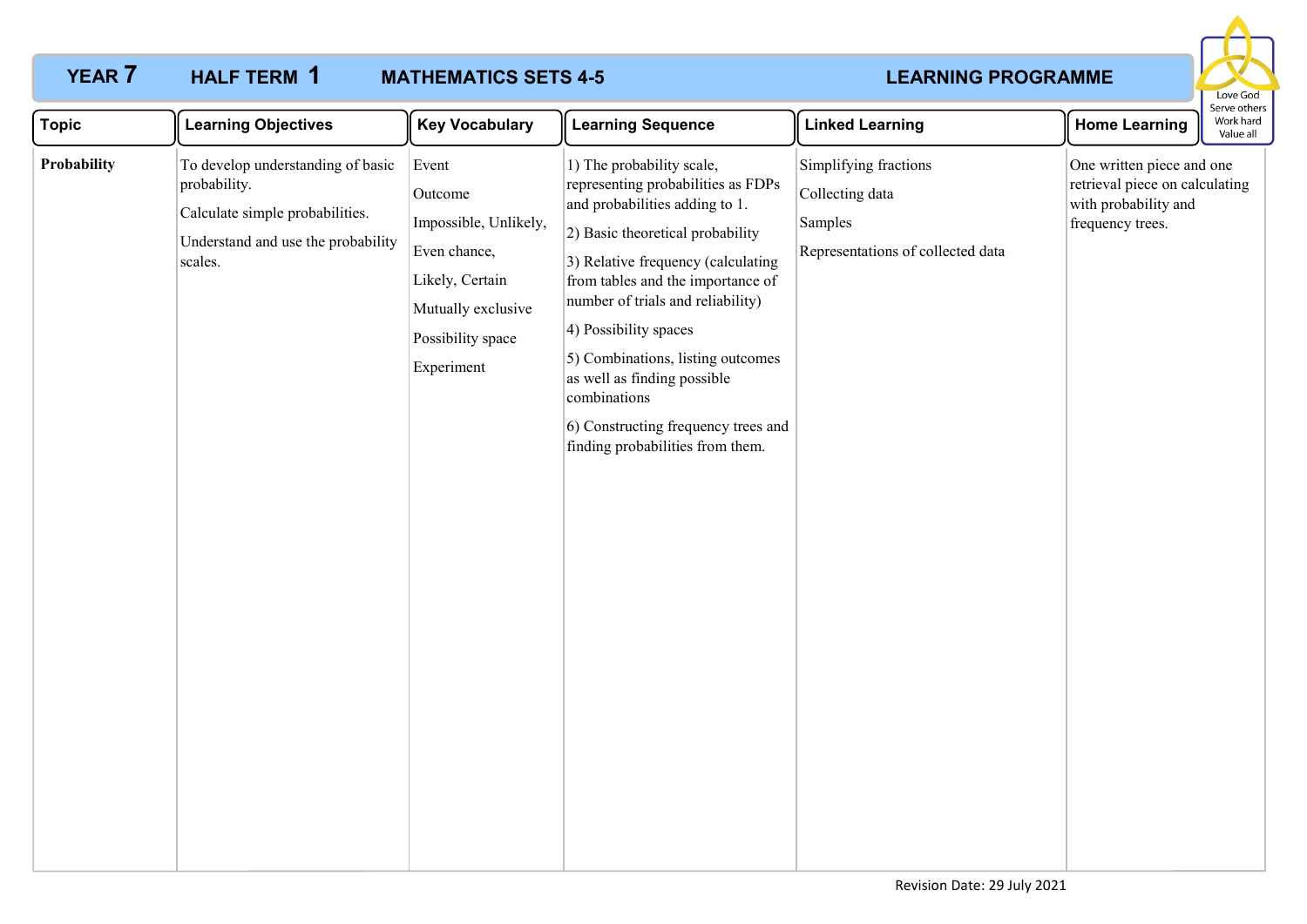

| <b>Topic</b>                           | <b>Learning Objectives</b>                                                                      | <b>Key Vocabulary</b>                                                                | <b>Learning Sequence</b>                                                                                                                                                                                                                                                                                                                                                                                                                                                                                                                  | <b>Linked Learning</b>                                                                     | <b>Home Learning</b>                                                                                                              | serve others<br>Work hard<br>Value all |
|----------------------------------------|-------------------------------------------------------------------------------------------------|--------------------------------------------------------------------------------------|-------------------------------------------------------------------------------------------------------------------------------------------------------------------------------------------------------------------------------------------------------------------------------------------------------------------------------------------------------------------------------------------------------------------------------------------------------------------------------------------------------------------------------------------|--------------------------------------------------------------------------------------------|-----------------------------------------------------------------------------------------------------------------------------------|----------------------------------------|
| <b>Negatives with</b><br><b>BIDMAS</b> | Work correctly with the order of<br>operations<br>Calculate accurately with negative<br>numbers | Negative number<br>Directed number<br>Operation<br>Inverse<br>Power<br>Index<br>Root | 1) Negatives in context<br>2) Ordering negatives<br>3) Powers and roots<br>4) Adding and Subtracting<br>negatives<br>5) Adding and Subtracting<br>negatives<br>6) Multiplying and Dividing<br>negatives<br>7) Mixed negative numbers<br>calculations<br>8) Basic BIDMAS<br>9) BIDMAS (including powers etc)<br>10) BIDMAS with negatives and<br>fractions<br>11) Non-explicit BIDMAS<br>questions. Correcting an incorrect<br>equation. Justify who is correct and<br>why.<br>12) Exploration of brackets for<br>multiplicative purposes. | Square numbers<br>Cube numbers<br>Negative numbers<br>Negatives in context<br>Number lines | One written piece and one<br>retrieval piece on calculations<br>with negative numbers and<br>BIDMAS with powers and<br>negatives. |                                        |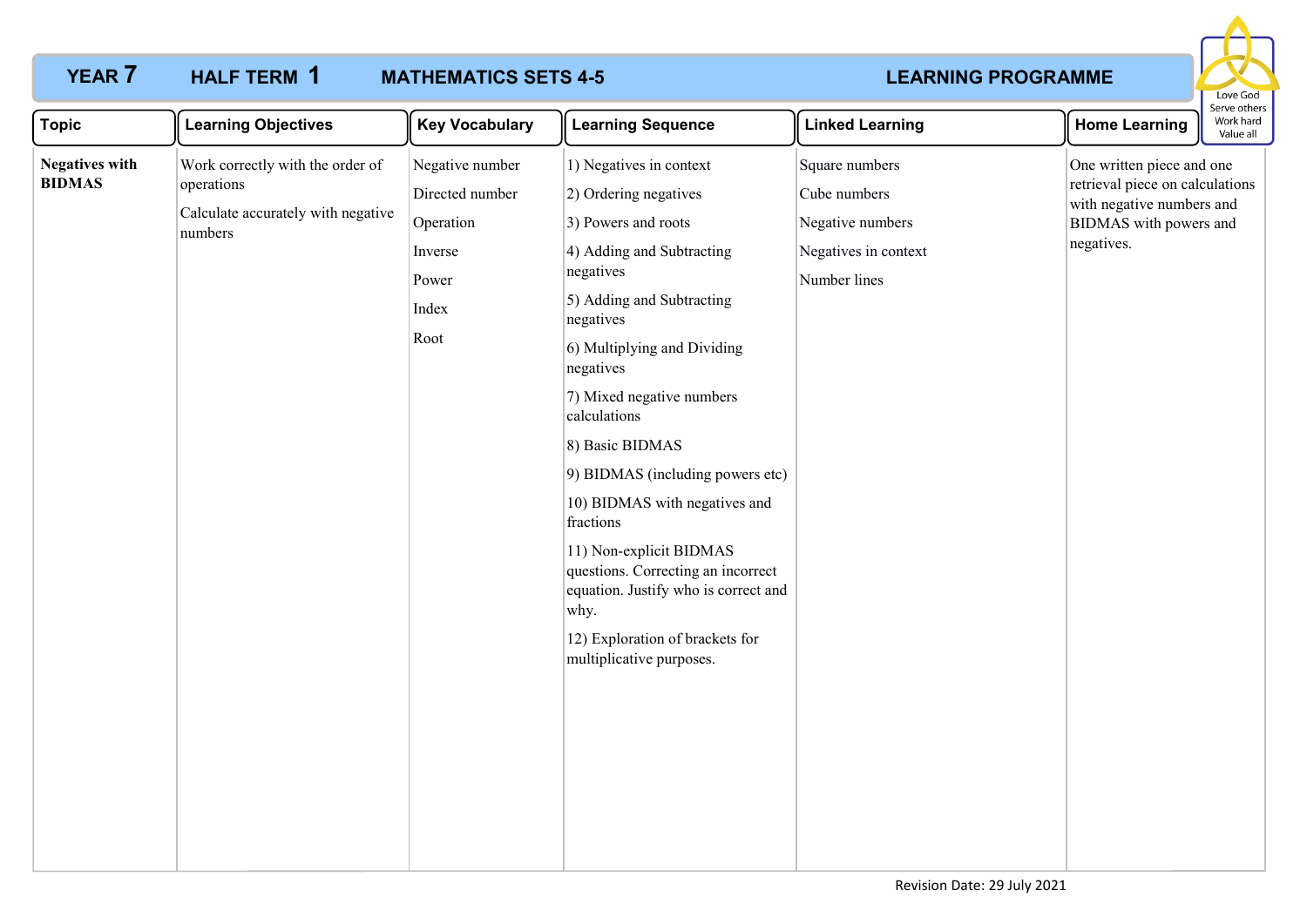

| <b>Topic</b>         | <b>Learning Objectives</b>                                                      | <b>Key Vocabulary</b>                                                                                                                                                   | <b>Learning Sequence</b>                                                                                                                                                                                                                                                                                                                                                                                                                                                    | <b>Linked Learning</b>                                                                                                                | <b>Home Learning</b>                                                                                   | Serve othe<br>Work hard<br>Value all |
|----------------------|---------------------------------------------------------------------------------|-------------------------------------------------------------------------------------------------------------------------------------------------------------------------|-----------------------------------------------------------------------------------------------------------------------------------------------------------------------------------------------------------------------------------------------------------------------------------------------------------------------------------------------------------------------------------------------------------------------------------------------------------------------------|---------------------------------------------------------------------------------------------------------------------------------------|--------------------------------------------------------------------------------------------------------|--------------------------------------|
| <b>Basic Algebra</b> | Simplify algebraic expressions<br>Substitution into expressions and<br>formulae | Expression, Term,<br>Formula (formulae),<br>Equation, Function,<br>Variable<br>Input, Output<br>Represent<br>Substitute<br>Evaluate<br>Like terms<br>Simplify / Collect | 1) Algebraic notation<br>2) Forming expressions from<br>scenarios.<br>3) Simplifying expressions through<br>addition and subtraction<br>4) Simplifying expressions through<br>addition and subtraction including<br>examples where there are powers<br>on the terms<br>5) Simplifying expression with<br>multiplication and division<br>6) Substitution into expressions<br>with positives and fractions<br>7) Substitution with negatives<br>8) Substitution into formulae | Function machines<br>Order of operations<br>Inverse functions<br>Laws of indices<br>Calculating with negatives<br>Scientific formulae | One written piece and one<br>retrieval piece on solving<br>equations and working with<br>substitution. |                                      |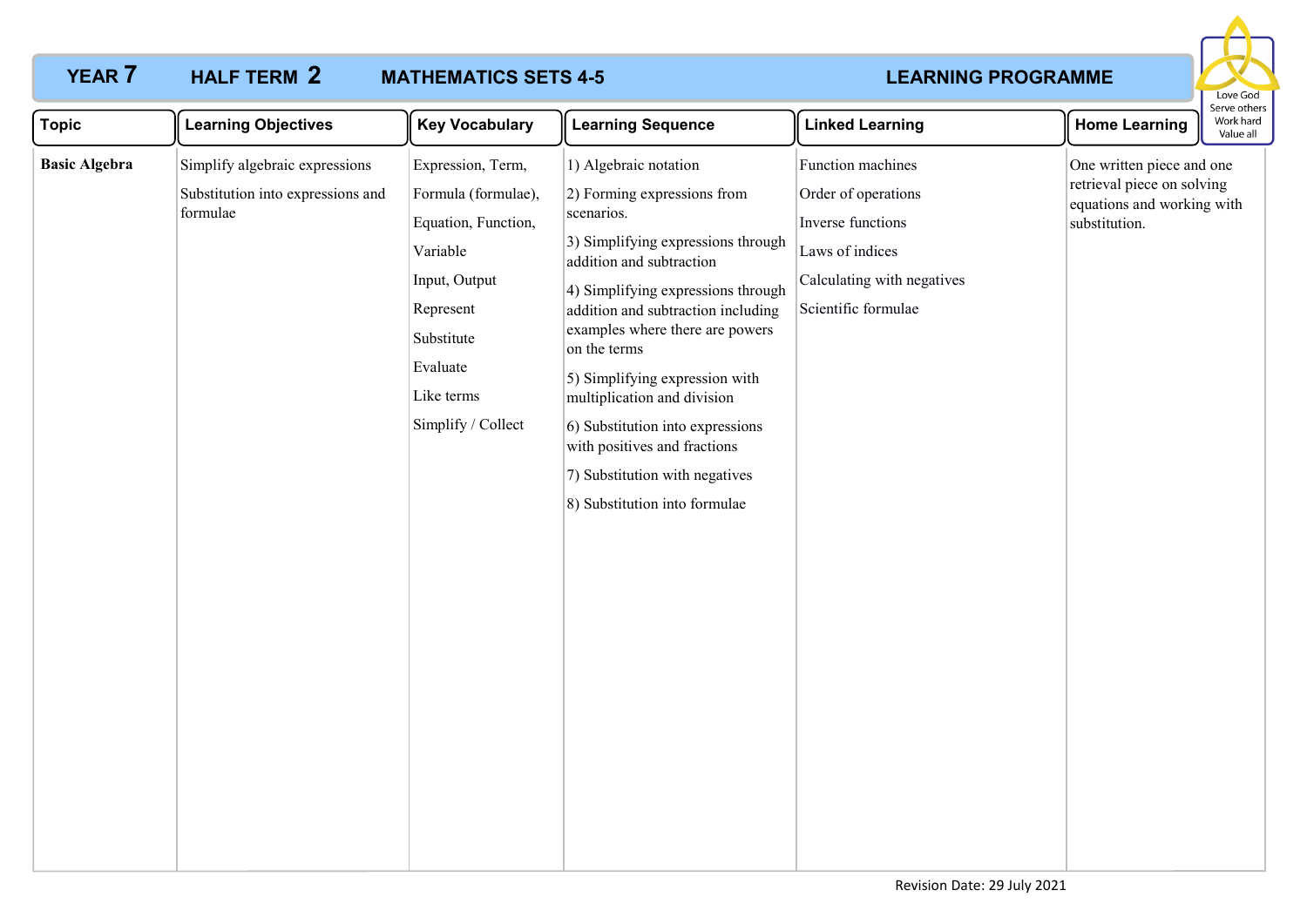

| <b>Topic</b>                  | <b>Learning Objectives</b>                                                        | <b>Key Vocabulary</b>                          | <b>Learning Sequence</b>                                                                                                                                                                                         | <b>Linked Learning</b>                                                                                                                                         | <b>Home Learning</b>                                | Serve others<br>Work hard<br>Value all |
|-------------------------------|-----------------------------------------------------------------------------------|------------------------------------------------|------------------------------------------------------------------------------------------------------------------------------------------------------------------------------------------------------------------|----------------------------------------------------------------------------------------------------------------------------------------------------------------|-----------------------------------------------------|----------------------------------------|
| Place value and<br>rounding   | Accurately round numbers to given<br>degrees of accuracy<br>Estimate with numbers | Round<br>Decimal place<br>Solution<br>Estimate | 1) Place value and interpreting digit Rounding to powers of 10<br>values in written numbers<br>2) Reading and writing numbers<br>3) Rounding to 10's 100's and<br>whole numbers<br>4) Rounding to decimal places | Rounding to decimal places<br>Place value                                                                                                                      | One written piece on<br>rounding to decimal places. |                                        |
| 4 operations with<br>decimals | Calculate accurately with decimals                                                | Round<br>Decimal place<br>Solution<br>Estimate | 1) Ordering decimals<br>with a written method<br>3) Multiplying decimals<br>4) Dividing decimals<br>5) Applications with decimals                                                                                | Understanding place value<br>2) Adding and subtracting decimals   Multiplication and division of integers<br>Written methods of multiplication and<br>division | One written piece on<br>calculating with decimals   |                                        |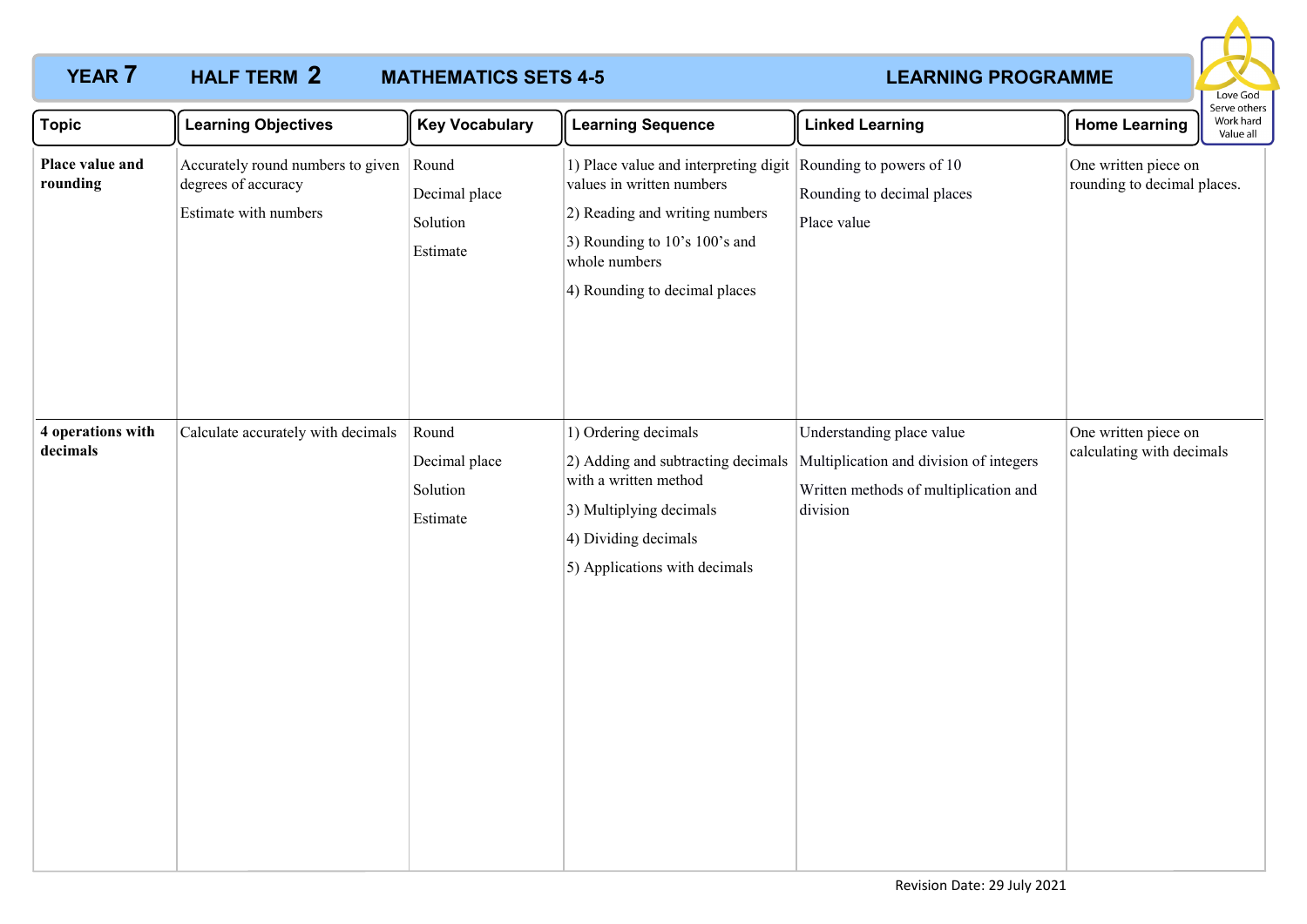# HALF TERM 3



| <b>Topic</b>             | <b>Learning Objectives</b>                                                                                                                                            | <b>Key Vocabulary</b>                                                                                                                | <b>Learning Sequence</b>                                                                                                                                                                                                                                                                                                                                                                                | <b>Linked Learning</b>                                                                                               | <b>Home Learning</b>                                                                                               | Work hard<br>Value all |
|--------------------------|-----------------------------------------------------------------------------------------------------------------------------------------------------------------------|--------------------------------------------------------------------------------------------------------------------------------------|---------------------------------------------------------------------------------------------------------------------------------------------------------------------------------------------------------------------------------------------------------------------------------------------------------------------------------------------------------------------------------------------------------|----------------------------------------------------------------------------------------------------------------------|--------------------------------------------------------------------------------------------------------------------|------------------------|
| <b>Representing Data</b> | To represent data in a variety of<br>ways<br>To understand and use a variety of<br>representations of data                                                            | Discrete data<br>Pictogram<br>Key<br>Frequency<br>Tally<br>Bar chart<br>Scale, Graph<br>Axis, axes                                   | 1) Frequency tables<br>2) Drawing pictograms<br>3) Interpreting pictograms<br>4) Drawing bar charts<br>5) Drawing comparative bar charts<br>6) Interpreting bar charts                                                                                                                                                                                                                                  | Samples<br>Bar charts<br>Frequency tables<br>Data collection<br>Angles<br>Proportion                                 | One written piece and one<br>retrieval piece on pictograms<br>and bar charts.                                      |                        |
| Area and<br>Perimeter    | Exploring and understanding the<br>properties of 2D shapes<br>Calculate the perimeter of a variety<br>of 2D shapes<br>Calculate the area of a variety of<br>2D shapes | Perimeter<br>Area<br>Square<br>Rectangle,<br>Parallelogram<br>Triangle<br>Trapezium<br>Polygon<br>Units<br>Quadrilateral<br>Compound | 1) Naming and exploring 2D<br>shapes<br>2) Basic perimeter<br>3) Perimeter of compound shapes,<br>including algebraic expressions to<br>extend<br>4) Area of rectangles and<br>parallelograms.<br>5) Area of triangles.<br>6) Area of compound shapes with<br>addition<br>7) Area of compound shapes with<br>subtractions<br>8) Problem type questions<br>involving costs.<br>9) End of unit assessment | Distance<br>Measures<br>Properties of shapes<br>Line and angle notation<br>Parallel and perpendicular lines<br>Money | One written piece and one<br>retrieval piece on area of<br>basic shapes and problems<br>involving compound shapes. |                        |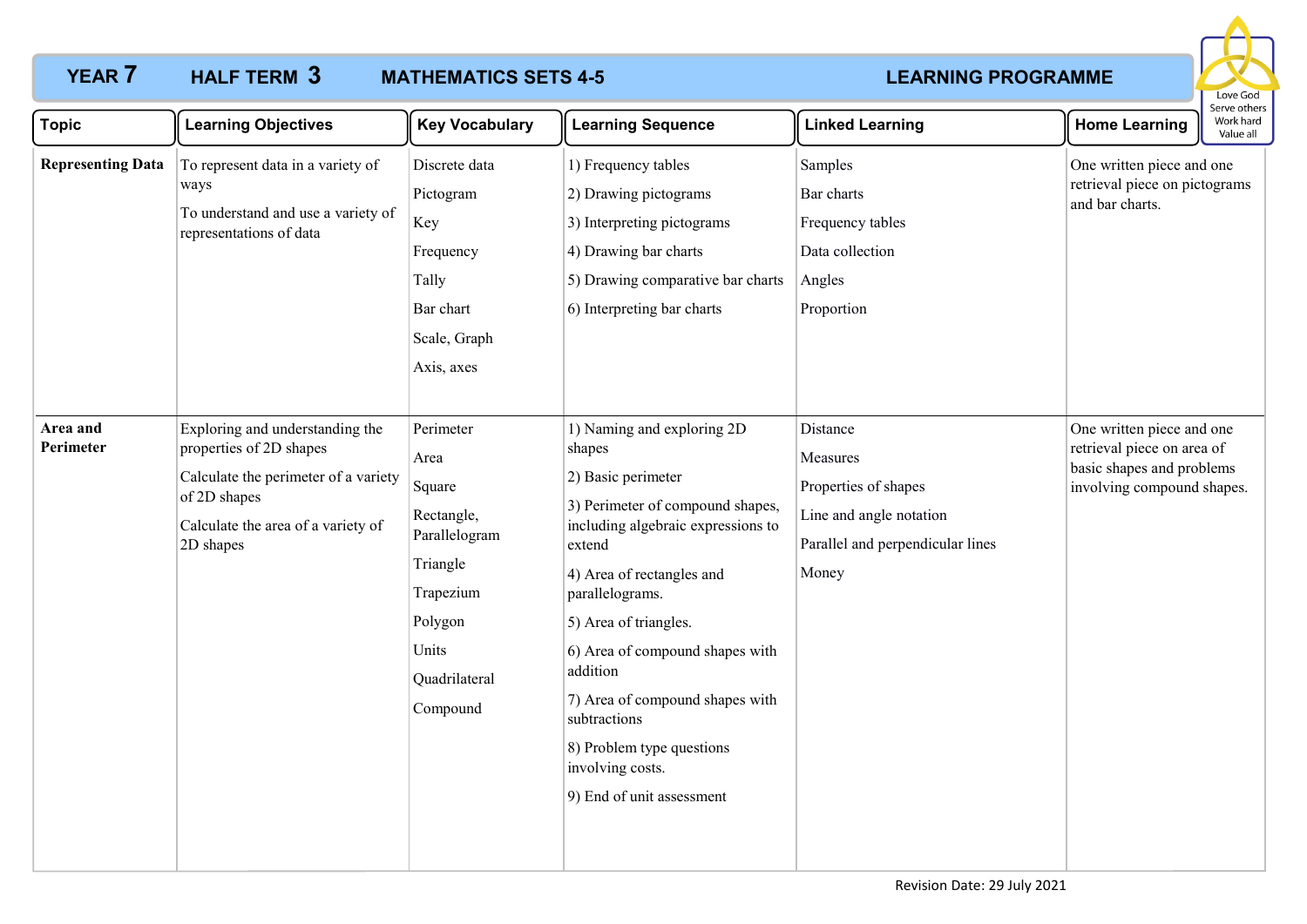

| <b>Topic</b>            | <b>Learning Objectives</b>                                                                                                                                                                                             | <b>Key Vocabulary</b>                                                                                                             | <b>Learning Sequence</b>                                                                                                                                                                                                                                                             | <b>Linked Learning</b>                                               | serve other<br>Work hard<br><b>Home Learning</b><br>Value all                                |
|-------------------------|------------------------------------------------------------------------------------------------------------------------------------------------------------------------------------------------------------------------|-----------------------------------------------------------------------------------------------------------------------------------|--------------------------------------------------------------------------------------------------------------------------------------------------------------------------------------------------------------------------------------------------------------------------------------|----------------------------------------------------------------------|----------------------------------------------------------------------------------------------|
| Ratio and<br>Proportion | Understand how to represent ratios<br>To simplify ratios and write them<br>as fractions<br>Share into ratios<br>Solve problems involving ratios<br>and parts<br>Understand the unitary method for<br>direct proportion | Ratio<br>Proportion<br>Multiplier<br>Unitary method<br>Units                                                                      | 1) Setting up ratio from words<br>2) Simplifying a ratio<br>3) Linking ratio to fractions and<br>percentages<br>4) Sharing in a ratio<br>5) Ratio when one part is given and<br>other problems<br>6) Basic proportion – unitary<br>method<br>7) Basic proportion – unitary<br>method | Fractions<br>Simplifying<br><b>FDP</b><br>Direct proportion          | One written piece and one<br>retrieval piece on simplifying<br>ratio and sharing in a ratio. |
| <b>Multiples</b>        | Primes Factors and Understand the properties of<br>numbers<br>Develop an understanding of<br>factors and multiples<br>Work with HCF and LCM in real<br>life situations                                                 | Multiple<br>Lowest common<br>multiple (LCM)<br>Factor<br>Highest common<br>factor (HCF)<br>(Square and cube) root<br>Prime number | 1) Prime numbers<br>2) Factors and multiples<br>$3)$ HCF<br>$(4)$ LCM<br>5) Worded/Functional questions                                                                                                                                                                              | Multiplication<br>Division<br>Properties of numbers<br>Prime numbers | One written piece and one<br>retrieval piece on factors and<br>multiples and HCF LCM.        |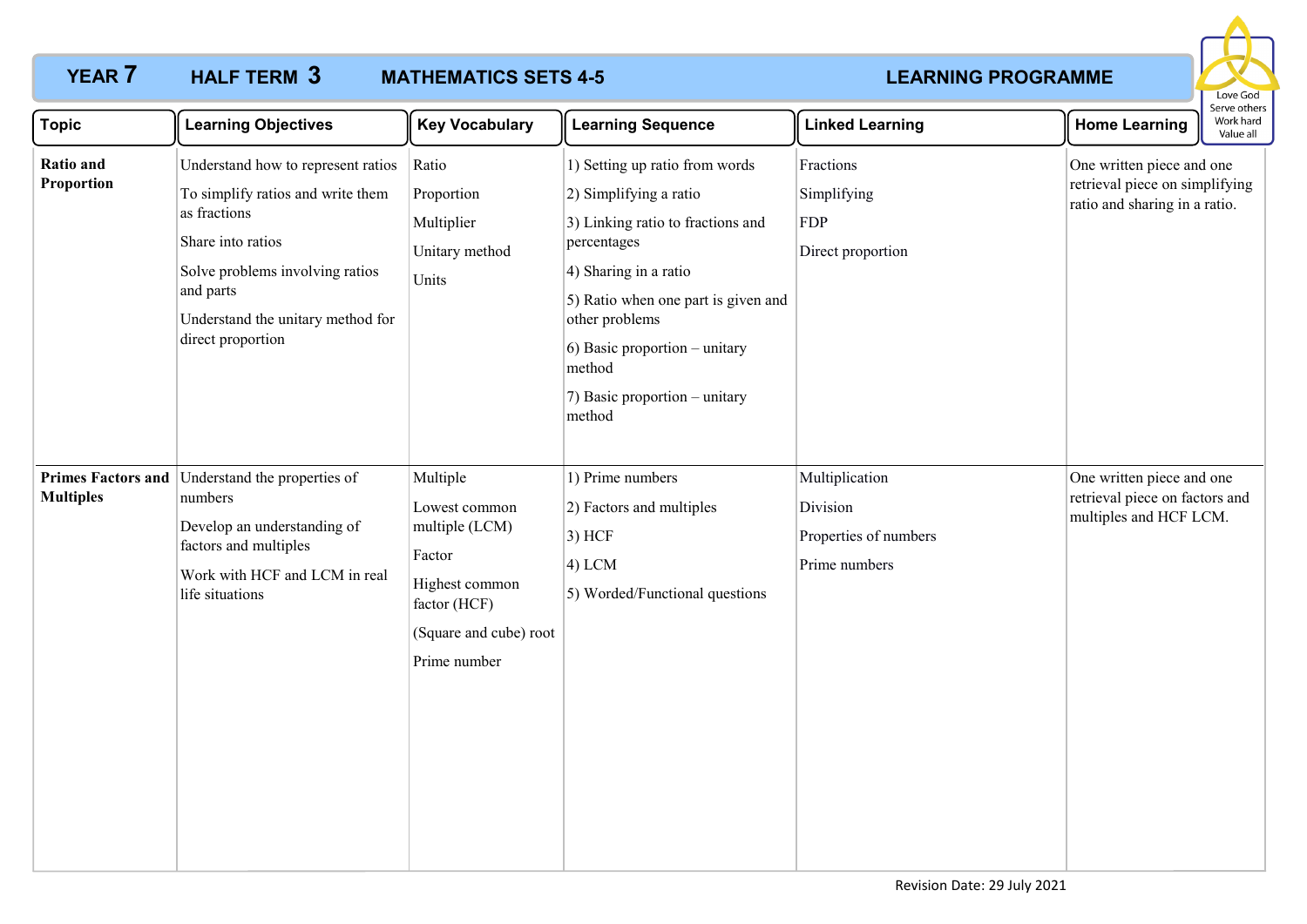

| <b>Topic</b>            | <b>Learning Objectives</b>                                                                                                                                               | <b>Key Vocabulary</b>                                                             | <b>Learning Sequence</b>                                                                                                                                                                                                                                                                                                                               | <b>Linked Learning</b>                                                                                            | <b>Home Learning</b>                                                       | יוטו על היה<br>Work hard<br>Value all |
|-------------------------|--------------------------------------------------------------------------------------------------------------------------------------------------------------------------|-----------------------------------------------------------------------------------|--------------------------------------------------------------------------------------------------------------------------------------------------------------------------------------------------------------------------------------------------------------------------------------------------------------------------------------------------------|-------------------------------------------------------------------------------------------------------------------|----------------------------------------------------------------------------|---------------------------------------|
| <b>Linear sequences</b> | Understand the relationship<br>between patterns and numbers<br>Develop an understanding of term<br>to term rules<br>Relate picture sequences to number<br>patterns       | Fibonacci<br>Sequence<br>Linear<br>Term<br>Ascending<br>Descending                | 1) Fibonacci sequence – exploring<br>2) Basic sequences – identifying<br>term to term rules<br>3) Picture sequences<br>4) Pattern spotting (common<br>sequences e.g. Triangle and square<br>and cubic and links to them)                                                                                                                               | Multiplication<br>Patterns                                                                                        | One written piece on basic<br>sequences.                                   |                                       |
| <b>Linear Graphs</b>    | To develop the ability to work on a<br>coordinate grid<br>Be able to plot and read coordinates<br>Plot basic lines on a graph<br>Understand and use a table of<br>values | Plot<br>Equation<br>Linear<br>Coordinate<br>Gradient<br>y-intercept<br>Substitute | 1) Plotting and reading coordinates<br>in the positive quadrant<br>2) Plotting all coordinates<br>3) Reading all coordinates<br>4) Exploring horizontal and vertical<br>lines<br>5) Plotting horizontal and vertical<br>lines $x= y=$<br>6) Plotting a graph from a given<br>table of values<br>7) Plotting a graph by completing a<br>table of values | Substitution<br>Basic algebra<br>Coordinates<br>Plotting<br>Scale                                                 | One written piece and one<br>retrieval piece on plotting<br>linear graphs. |                                       |
| <b>Averages</b>         | To develop an understanding of the<br>different types of average<br>Calculate averages<br>Compare data using averages                                                    | Average<br>Spread<br>Mean<br>Median<br>Mode<br>Range                              | 1) Mode and Range<br>2) Median<br>3) Mean<br>4) Comparing data                                                                                                                                                                                                                                                                                         | Representing data<br>Ordering numbers including negatives<br>Calculating with decimals<br>Understanding frequency | One written piece on averages<br>from listed data.                         |                                       |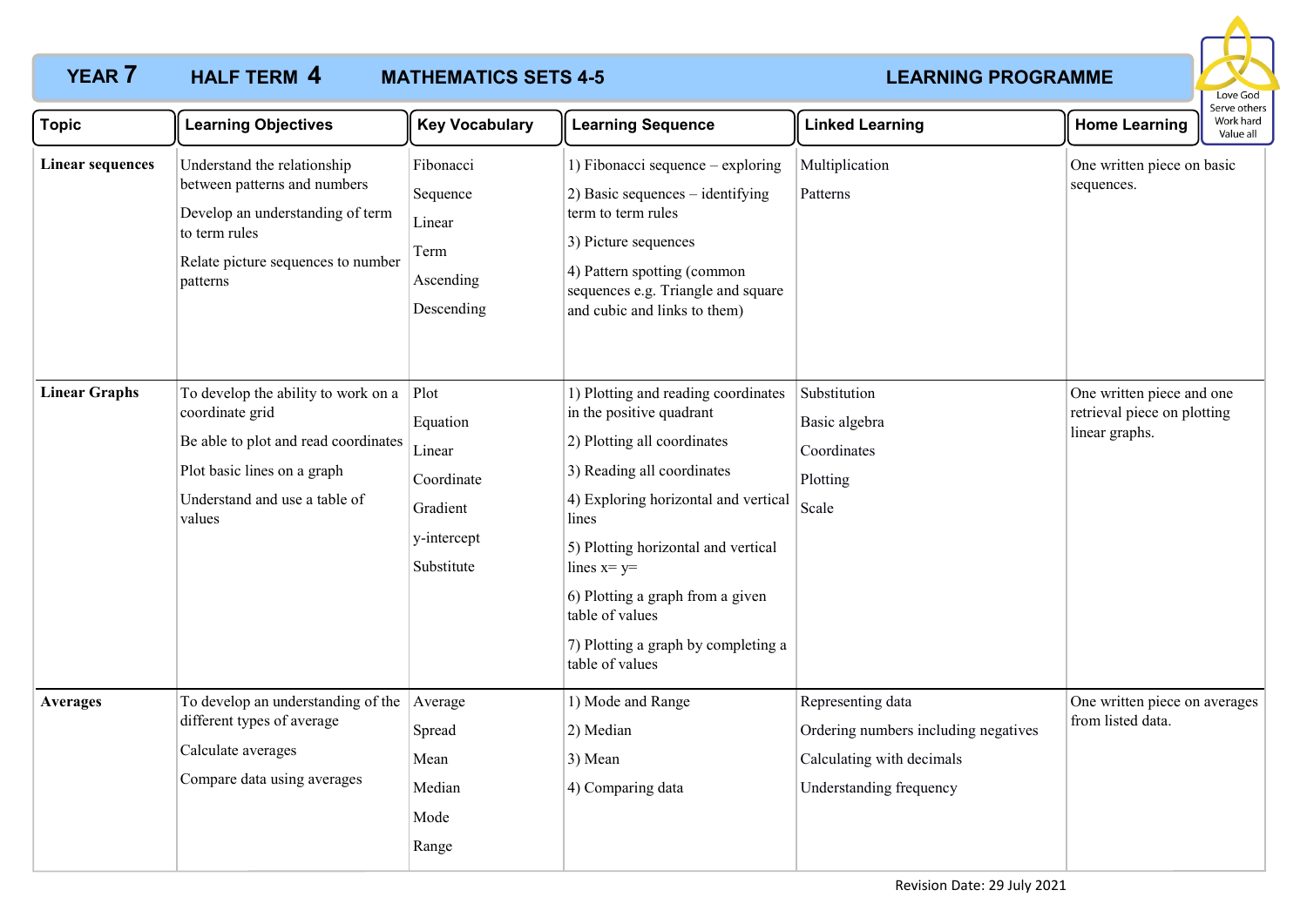# **HALF TERM 5**



| <b>Topic</b>             | <b>Learning Objectives</b>                                                                                                                                                                                               | <b>Key Vocabulary</b>                                                                                                                   | <b>Learning Sequence</b>                                                                                                                                                                                                                                                                                | <b>Linked Learning</b>                                                        | Serve others<br>Work hard<br><b>Home Learning</b><br>Value all                                                      |
|--------------------------|--------------------------------------------------------------------------------------------------------------------------------------------------------------------------------------------------------------------------|-----------------------------------------------------------------------------------------------------------------------------------------|---------------------------------------------------------------------------------------------------------------------------------------------------------------------------------------------------------------------------------------------------------------------------------------------------------|-------------------------------------------------------------------------------|---------------------------------------------------------------------------------------------------------------------|
| <b>FDP</b>               | To understand how to convert<br>between fractions and decimals<br>To understand how to convert<br>between fractions and percentages<br>To be able to convert all FDP<br>To order numbers written in<br>different formats | Positive number<br>Negative number<br>Integer<br>Numerator<br>Denominator<br>Mixed number<br>Improper fraction<br>Percentage<br>Decimal | 1) Converting fractions to decimals<br>2) Converting decimals to fractions<br>3) Converting between fractions<br>and percentages<br>4) Equivalence with a calculator<br>5) Ordering fractions<br>6) Ordering FDP<br>7) Worded problems involving<br>equivalence<br>8) Consolidation or end of unit test | Equivalent fractions<br>Place value<br>Understanding the term percentage      | One written piece and one<br>retrieval piece on converting<br>FDP and ordering FDP.                                 |
| <b>Solving Equations</b> | To understand the term inverse<br>Know the inverse functions of each<br>operation<br>Be able to solve simple one step<br>equations<br>To be able to solve two step<br>equations                                          | Equation<br>Function<br>Operation<br>Solve<br>Solution<br><b>Brackets</b><br>Substitute                                                 | 1) Solving basic equations with<br>function machines and bar<br>modelling<br>2) Solving basic equations<br>3) Solving equations written in non<br>-standard format<br>4) Solving equations involving<br>fractions<br>5) Solving a mixture of equations<br>6) Forming and solving equations              | Simplifying algebra<br>Functions<br>Inverse operations<br>Order of operations | One written piece and one<br>retrieval piece on solving<br>basic equations and solving<br>equations with fractions. |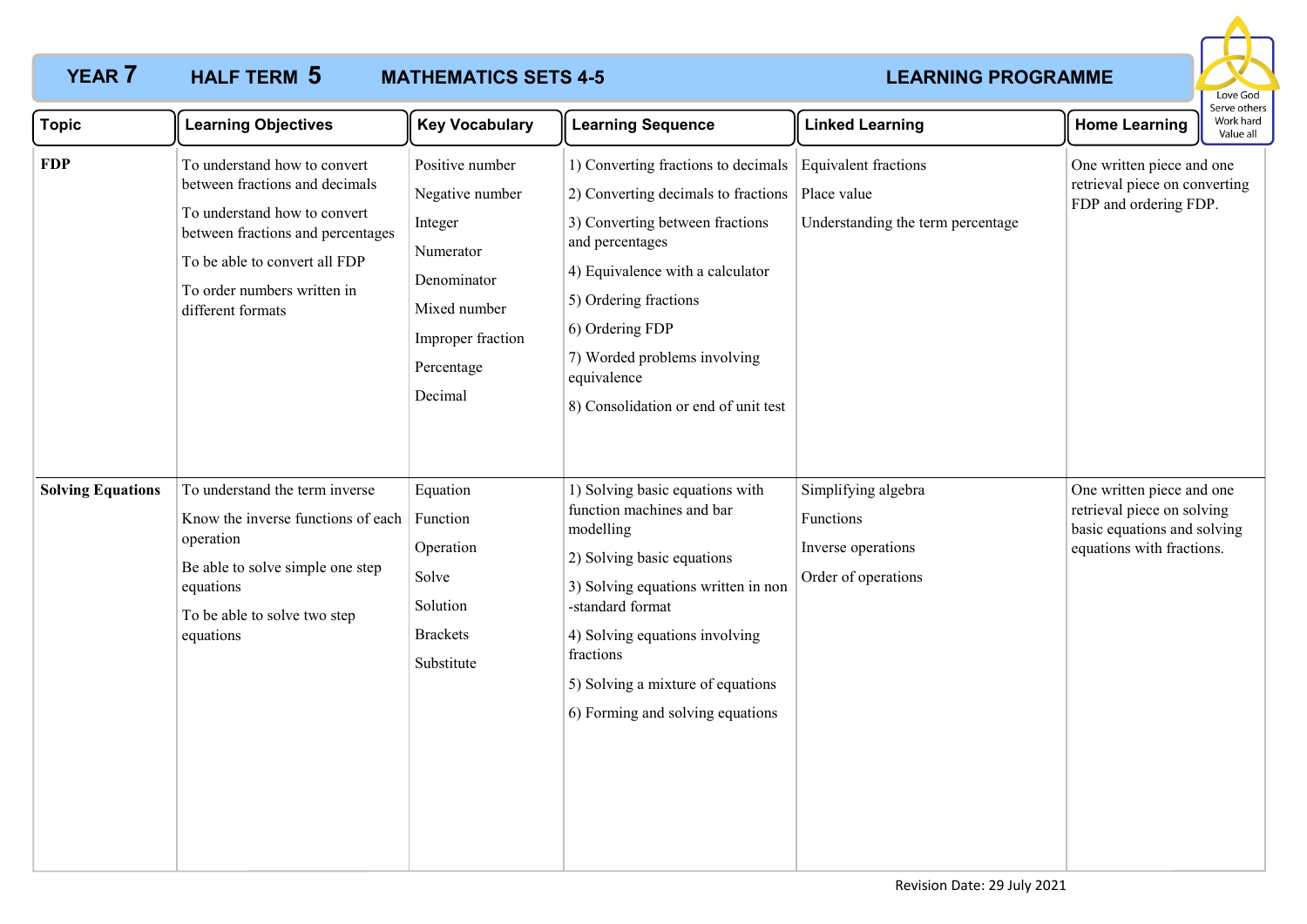

| <b>Topic</b>  | <b>Learning Objectives</b>                                                                                                                                                                                             | <b>Key Vocabulary</b>                                                                                                                   | <b>Learning Sequence</b>                                                                                                                                                                                                                                                                                                                                                                  | <b>Linked Learning</b>                                                  | <b>Home Learning</b>                                                                                                                 | serve others<br>Work hard<br>Value all |
|---------------|------------------------------------------------------------------------------------------------------------------------------------------------------------------------------------------------------------------------|-----------------------------------------------------------------------------------------------------------------------------------------|-------------------------------------------------------------------------------------------------------------------------------------------------------------------------------------------------------------------------------------------------------------------------------------------------------------------------------------------------------------------------------------------|-------------------------------------------------------------------------|--------------------------------------------------------------------------------------------------------------------------------------|----------------------------------------|
| <b>Angles</b> | To understand how to draw and<br>measure angles accurately<br>To understand the relationship<br>between the angles in a triangle<br>To understand the relationship<br>between the angles in a<br>quadrilateral.        | Degrees<br>Right angle<br>Acute angle<br>Obtuse angle<br>Reflex angle<br>Protractor<br>Vertically opposite<br>Triangle<br>Quadrilateral | 1) Shape notation<br>2) Measuring angles<br>3) Drawing angles<br>4) Basic angles facts (straight line,<br>point and vertically opposite)<br>5) Angles and triangles<br>6) Angles in special triangles<br>7) Finding missing angles in<br>quadrilaterals<br>8) Exploring angles in special<br>quadrilaterals                                                                               | Basic angle facts<br>Properties of 2D shapes<br>Angle and line notation | One written piece and one<br>retrieval piece on angles in<br>triangles and angles in<br>quadrilaterals.                              |                                        |
| Percentages   | To understand how to calculate a<br>percentage using written methods.<br>To understand a decimal multiplier<br>To calculate percentages using a<br>calculator<br>To increase and decrease an<br>amount by a percentage | Percent<br>Multiplier<br>Increase, decrease                                                                                             | 1) Basic percentage of amounts<br>mental methods<br>2) Basic percentage of amounts<br>mental methods<br>3) Multiplier for percentage of<br>amounts<br>4) Increase decrease mental<br>methods<br>5) Increase decrease mental<br>methods<br>6) Expressing one quantity as a<br>percentage of another<br>7) Real life percentages e.g.<br>shopping and discounts<br>8) Financial percentages | Converting FDP<br>Finance<br>Tax<br>Interest                            | One written piece and one<br>retrieval piece on calculating<br>percentage increase/decrease<br>and calculating percentage<br>change. |                                        |